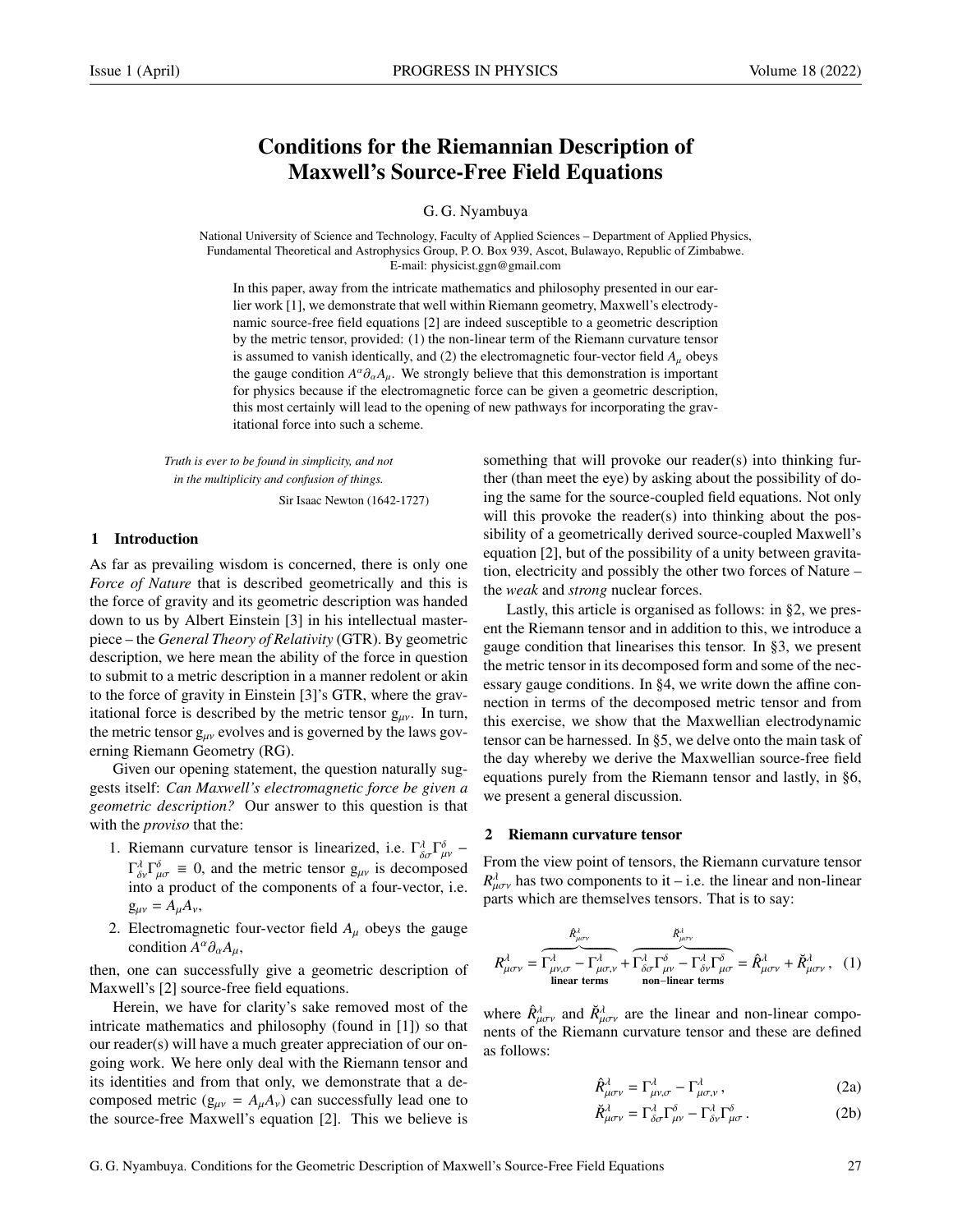Because  $R_{\mu\sigma\nu}^{\lambda}$  and  $\hat{R}_{\mu\sigma\nu}^{\lambda}$  are tensors, it directly follows that Differentiating the terms of the metric in (8), we will have:  $\tilde{R}^{\lambda}_{\mu\sigma\nu}$  is a tensor too. If, as proposed in [1], we are to choose as a natural gauge condition on our desired spacetime the condition  $\tilde{R}^{\lambda}_{\mu\sigma\nu} = 0$ , then, in any subsequent system of coordinates and/or reference frame, this condition will hold because  $\tilde{R}^{\lambda}_{\mu\sigma\nu}$ is a tensor. What we now have is a linear Riemann world. Insofar as computations are concerned, such a world is certainly much easier to deal with. Besides this, one is able to obtain exact solutions from the resultant field equations. Whether or not this is the world that we live in, we can only compare our final results with what obtains in Nature.

#### 3 Decomposition of the metric tensor

As is well known, the metric tensor  $g_{\mu\nu}$  of RG has a total of sixteen components and as a result of the symmetry in its  $\mu\nu$ indices, i.e.  $g_{\mu\nu} = g_{\nu\mu}$ , it has ten independent components. Starting in [4], we realised that the number of independent terms can be reduced from ten to four by way of casting this metric as a product of a four-vector *<sup>A</sup>*µ, i.e.

$$
g_{\mu\nu} = A_{\mu} A_{\nu} . \tag{3}
$$

With the metric now written in this manner, we where able to write down a curved spacetime Dirac equation [4] using the same approach used by Dirac to arrive at the Dirac equation.

This four-vector  $A_\mu$  is assumed to have unit magnitude throughout all of spacetime, i.e.

$$
A^{\alpha}A_{\alpha}=1.
$$
 (4)

In [1], we have called this condition (4), the *Normalization Gauge Condition* (NGC). Differentiating this NGC with respect to:  $x^{\mu}$ , we obtain the following corollary condition:

$$
A^{\alpha}\partial_{\mu}A_{\alpha}=0.\t\t(5)
$$

As will be seen in §5, this corollary condition (5) and the NGC, are necessary for the derivation that we shall carry out.

Apart from the NGC (4) and its corollary (5), we will also need the following condition for our derivation, i.e.

$$
A^{\alpha}\partial_{\alpha}A_{\mu}=0.
$$
 (6)

At present, we have no ready natural justification for this condition, i.e. where it originates from, except that it is a necessary condition for our derivation.

#### 4 Recomposition of the affine connection

The Christoffel three-symbol [5] (affine connection) is given by:

$$
\Gamma^{\lambda}_{\mu\nu} = \frac{1}{2} \left( \partial_{\nu} g^{\lambda}_{\mu} + \partial_{\mu} g^{\lambda}_{\nu} - \partial^{\lambda} g_{\mu\nu} \right). \tag{7}
$$

Under the new decomposition of the metric given in (3), this affine connection can be recomposed or redefined by substituting the decomposed metric tensor. So doing, we obtain:

$$
\Gamma^{\lambda}_{\mu\nu} = \frac{1}{2} \left[ \partial_{\nu} \left( A^{\lambda} A_{\mu} \right) + \partial_{\mu} \left( A^{\lambda} A_{\nu} \right) - \partial^{\lambda} \left( A_{\mu} A_{\nu} \right) \right]. \tag{8}
$$

$$
\Gamma_{\mu\nu}^{\lambda} = \frac{1}{2} \left( \underbrace{A^{\lambda} \partial_{\nu} A_{\mu}}_{\text{Term I}} + \underbrace{A_{\mu} \partial_{\nu} A^{\lambda}}_{\text{Term II}} + \underbrace{A^{\lambda} \partial_{\mu} A_{\nu}}_{\text{Term III}} + \underbrace{A_{\nu} \partial_{\mu} A^{\lambda}}_{\text{Term IV}} - \underbrace{A_{\nu} \partial^{\lambda} A_{\mu}}_{\text{Term V}} - \underbrace{A_{\mu} \partial^{\lambda} A_{\nu}}_{\text{Term VI}} \right)
$$
\n(9)

Rearranging the differentiated terms of the metric tensor labelled in (9) above as: Term I, II, III, *etc*, we will have:

$$
\Gamma_{\mu\nu}^{\lambda} = \frac{1}{2} \left[ \left( \underbrace{A_{\mu}\partial_{\nu}A^{\lambda}}_{\text{Term II}} - \underbrace{A_{\mu}\partial^{\lambda}A_{\nu}}_{\text{Term IV}} \right) + \left( \underbrace{A^{\lambda}\partial_{\nu}A_{\mu}}_{\text{Term IV}} + \left( \underbrace{A^{\lambda}\partial_{\nu}A_{\mu}}_{\text{Term IV}} + \underbrace{A^{\lambda}\partial_{\nu}A_{\mu}}_{\text{Term II}} + \underbrace{A^{\lambda}\partial_{\mu}A_{\nu}}_{\text{Term III}} \right) \right].
$$
 (10)

From  $(10)$ , we can now write the Christoffel as follows:

$$
\Gamma^{\lambda}_{\mu\nu} = \frac{1}{2} \left( A_{\mu} F^{\lambda}_{\ \nu} + A_{\nu} F^{\lambda}_{\ \mu} + A^{\lambda} H_{\mu\nu} \right), \tag{11}
$$

where:

$$
F_{\mu\nu} = \partial_{\mu}A_{\nu} - \partial_{\nu}A_{\mu},\tag{12a}
$$

$$
H_{\mu\nu} = \partial_{\mu}A_{\nu} + \partial_{\nu}A_{\mu}.
$$
 (12b)

The object  $F_{\mu\nu}$  in (12a) can easily be identified with Maxwell's electromagnetic field tensor [2] while the object  $H_{\mu\nu}$  is a new object which may appear to be unrelated to Maxwell's electromagnetic field tensor [2]. As will be seen in the next section where we are going to derive the electrodynamic source-free field equations, this seemingly unrelated object  $H_{\mu\nu}$  is what shall lead us to our desideratum.

Now, on the corollary to the NGC, i.e. (5) and (6), an application of these to (12), leads to the following corollary gauge conditions:

$$
A^{\alpha}F_{\alpha\nu} = A^{\alpha}F_{\nu\alpha} = 0, \qquad (13a)
$$

$$
A^{\alpha}H_{\alpha\nu} = A^{\alpha}H_{\nu\alpha} = 0. \tag{13b}
$$

The above completes the necessary package of conditions needed to derive Maxwell's source-free field equations.

We shall now make a further reduction in the symbols by writing the affine connection as follows:

$$
\Gamma^{\lambda}_{\mu\nu} = F^{\lambda}_{\mu\nu} + H^{\lambda}_{\mu\nu},\qquad(14)
$$

where:

$$
F_{\mu\nu}^{\lambda} = \frac{1}{2} \left( A_{\mu} F_{\nu}^{\lambda} + A_{\nu} F_{\mu}^{\lambda} \right), \qquad (15a)
$$

$$
H^{\lambda}_{\mu\nu} = \frac{1}{2} A^{\lambda} H_{\mu\nu} \,. \tag{15b}
$$

With the affine connection written as we have written it in (14), we can now write the linear Riemann tensor as follows:

$$
R^{\lambda}_{\mu\sigma\nu} = F^{\lambda}_{\mu\sigma\nu} + H^{\lambda}_{\mu\sigma\nu}, \qquad (16)
$$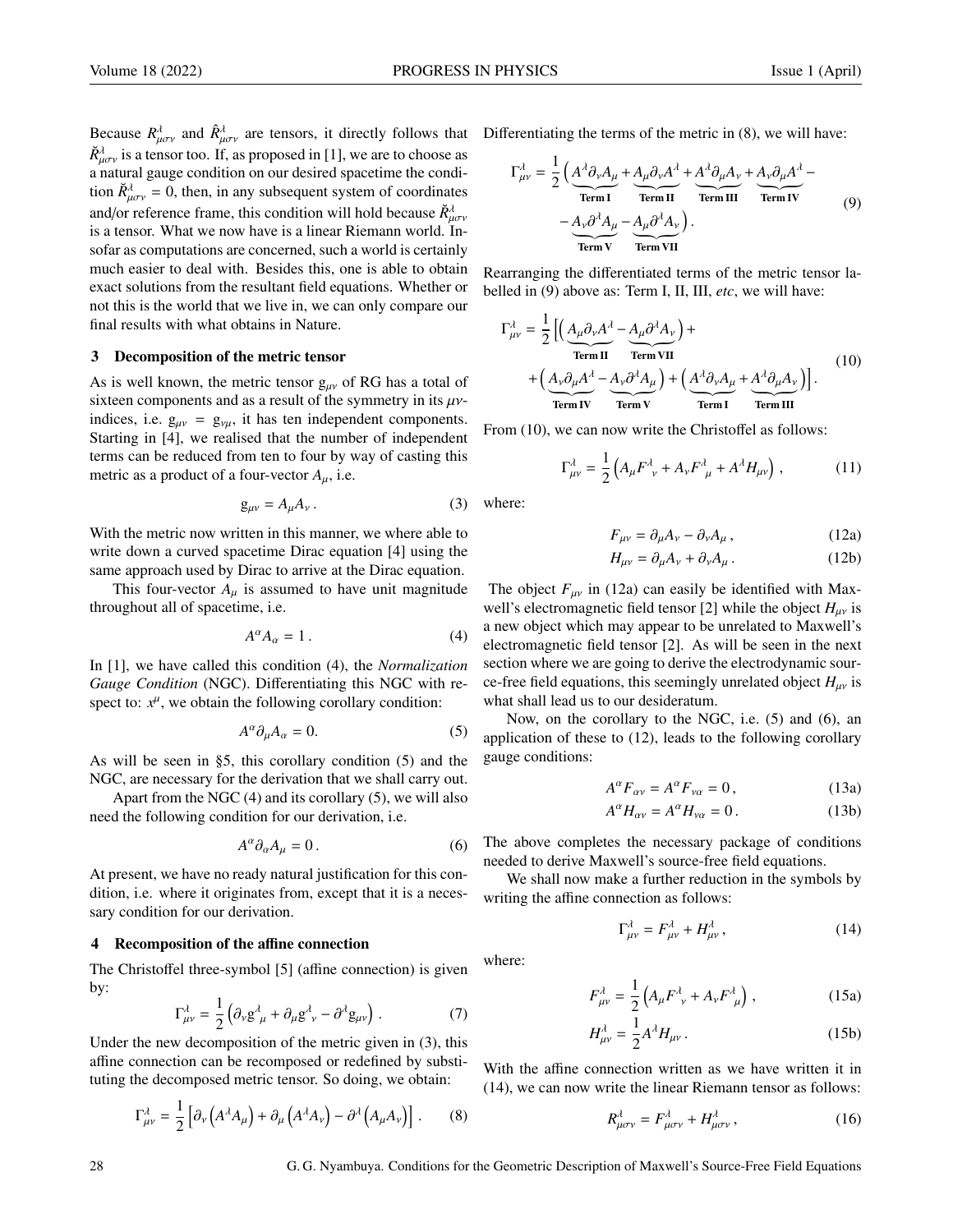$$
F^{\lambda}_{\mu\sigma\nu} = \partial_{\sigma} F^{\lambda}_{\mu\nu} - \partial_{\nu} F^{\lambda}_{\mu\sigma}, \qquad (17a)
$$

$$
H^{\lambda}_{\mu\sigma\nu} = \partial_{\sigma} H^{\lambda}_{\mu\nu} - \partial_{\nu} H^{\lambda}_{\mu\sigma}.
$$
 (17b)

We are now ready to demonstrate that deeply embedded in the Riemann metric under the present metric decomposition (3), are the Maxwell source-free field equations [2].

## 5 Derivation

We know that the Riemann tensor satisfies the following first Bianchi identity:

$$
R^{\lambda}_{\mu\sigma\nu} + R^{\lambda}_{\nu\mu\sigma} + R^{\lambda}_{\sigma\nu\mu} \equiv 0. \qquad (18)
$$

Multiplying this identity (18) throughout by  $A_{\gamma}$ , and then contracting the  $\gamma \lambda$ -indices of the resulting tensor, i.e.  $\gamma = \lambda = \alpha$ , (19) will reduce to:

$$
A_{\alpha}R^{\alpha}_{\mu\sigma\nu} + A_{\alpha}R^{\alpha}_{\nu\mu\sigma} + A_{\alpha}R^{\alpha}_{\sigma\nu\mu} \equiv 0. \qquad (19)
$$

 $F_{\mu\sigma\nu}^{\lambda}$  and  $H_{\mu\sigma\nu}^{\lambda}$  given in (16), it follows that we can decompose (19) into two corresponding parts as follows: (19) into two corresponding parts as follows:

$$
\left(A_{\alpha}F^{\alpha}_{\mu\sigma\nu} + A_{\alpha}F^{\alpha}_{\nu\mu\sigma} + A_{\alpha}F^{\alpha}_{\sigma\nu\mu}\right) +
$$
\n
$$
+ \left(A_{\alpha}H^{\alpha}_{\mu\sigma\nu} + A_{\alpha}H^{\alpha}_{\nu\mu\sigma} + A_{\alpha}H^{\alpha}_{\sigma\nu\mu}\right) \equiv 0.
$$
\n(20)

In our calculation of (19), we shall first compute:

$$
A_{\alpha}F^{\alpha}_{\mu\sigma\nu} + A_{\alpha}F^{\alpha}_{\nu\mu\sigma} + A_{\alpha}F^{\alpha}_{\sigma\nu\mu},
$$

followed by:

$$
A_{\alpha}H^{\alpha}_{\mu\sigma\nu}+A_{\alpha}H^{\alpha}_{\nu\mu\sigma}+A_{\alpha}H^{\alpha}_{\sigma\nu\mu}.
$$

# 5.1 Part I

We know that:

$$
2F_{\mu\sigma\nu}^{\lambda} = \left(\partial_{\sigma}A_{\mu}F_{\nu}^{\lambda} + A_{\mu}\partial_{\sigma}F_{\nu}^{\lambda} + \partial_{\sigma}A_{\nu}F_{\mu}^{\lambda} + A_{\nu}\partial_{\sigma}F_{\mu}^{\lambda}\right) - \left(\partial_{\nu}A_{\mu}F_{\sigma}^{\lambda} + A_{\mu}\partial_{\nu}F_{\sigma}^{\lambda} + \partial_{\nu}A_{\sigma}F_{\mu}^{\lambda} + A_{\sigma}\partial_{\nu}F_{\mu}^{\lambda}\right).
$$
 (21)

Multiplying  $F_{\mu\sigma\nu}^{\lambda}$  by  $A_{\gamma}$ , and then contracting the  $\gamma\lambda$ -indices of the resulting tensor i.e.  $\gamma = \lambda - \alpha$ , and taking into account of the resulting tensor, i.e.  $\gamma = \lambda = \alpha$ , and taking into account the gauge condition  $A_{\alpha}F^{\alpha}_{\mu} = 0$ , (21) will reduce to:

$$
2A_{\alpha}F_{\mu\sigma\nu}^{\alpha} = \left(A_{\alpha}A_{\mu}\partial_{\sigma}F_{\ \nu}^{\alpha} - A_{\alpha}A_{\mu}\partial_{\nu}F_{\ \sigma}^{\alpha}\right) + + \left(A_{\alpha}A_{\nu}\partial_{\sigma}F_{\ \mu}^{\alpha} - A_{\alpha}A_{\sigma}\partial_{\nu}F_{\ \mu}^{\alpha}\right).
$$
\n(22)

Writing  $A_{\alpha}A_{\mu} = g_{\alpha\mu}$ ,  $A_{\alpha}A_{\nu} = g_{\alpha\nu}$  and  $A_{\alpha}A_{\sigma} = g_{\alpha\sigma}$ , we will have:

$$
2A_{\alpha}F^{\alpha}_{\mu\sigma\nu} = (g_{\alpha\mu}\partial_{\sigma}F^{\alpha}_{\ \nu} - g_{\alpha\mu}\partial_{\nu}F^{\alpha}_{\ \sigma}) + (g_{\alpha\nu}\partial_{\sigma}F^{\alpha}_{\ \mu} - g_{\alpha\sigma}\partial_{\nu}F^{\alpha}_{\ \mu}),
$$
\n(23)

where the new curvature tensors  $F^{\lambda}_{\mu\sigma\nu}$  and  $H^{\lambda}_{\mu\sigma\nu}$  are such that: hence, lowering the indices in (23) where applicable, we will have:

$$
2A_{\alpha}F^{\alpha}_{\mu\sigma\nu} = \left(\partial_{\sigma}F_{\mu\nu} - \partial_{\nu}F_{\mu\sigma}\right) + \left(\partial_{\sigma}F_{\nu\mu} - \partial_{\nu}F_{\sigma\mu}\right). \tag{24}
$$

Using in (24) the antisymmetry property of the electromagnetic field tensor, namely  $F_{\nu\mu} = -F_{\mu\nu}$  and  $F_{\sigma\mu} = -F_{\mu\sigma}$ , we will have:

$$
2A_{\alpha}F^{\alpha}_{\mu\sigma\nu} = 0 \Rightarrow A_{\alpha}F^{\alpha}_{\mu\sigma\nu} = 0, \qquad (25)
$$

hence:

$$
A_{\alpha}F^{\alpha}_{\mu\sigma\nu} + A_{\alpha}F^{\alpha}_{\nu\mu\sigma} + A_{\alpha}F^{\alpha}_{\sigma\nu\mu} = 0.
$$
 (26)

Next, we need to calculate  $A_{\alpha}H^{\alpha}_{\mu\sigma\nu} + A_{\alpha}H^{\alpha}_{\nu\mu\sigma} + A_{\alpha}H^{\alpha}_{\sigma\nu\mu}$ .

#### 5.2 Part II

We know that:

$$
2H_{\mu\sigma\nu}^{\lambda} = \left(A^{\lambda}\partial_{\sigma}H_{\mu\nu} - A^{\lambda}\partial_{\nu}H_{\mu\sigma}\right) + + \left(H_{\mu\nu}\partial_{\sigma}A^{\lambda} - H_{\mu\sigma}\partial_{\nu}A^{\lambda}\right).
$$
 (27)

From the decomposition of  $R_{\mu\sigma\nu}^{\lambda}$  into the curvature tensors Multiplying  $H_{\mu\sigma\nu}^{\lambda}$  by  $A_{\gamma}$ , and then contracting the  $\gamma\lambda$ -indices  $F^{\lambda}$  and  $H^{\lambda}$  given in (16) it follows that we can decompose of th of the resulting tensor, i.e.  $\gamma = \lambda = \alpha$ , (27) will reduce to:

$$
2A_{\alpha}H^{\alpha}_{\mu\sigma\nu} = \left(A_{\alpha}A^{\alpha}\partial_{\sigma}H_{\mu\nu} - A_{\alpha}A^{\alpha}\partial_{\nu}H_{\mu\sigma}\right) + + \left(H_{\mu\nu}A_{\alpha}\partial_{\sigma}A^{\alpha} - H_{\mu\sigma}A_{\alpha}\partial_{\nu}A^{\alpha}\right).
$$
\n(28)

From the normalization gauge  $(A_{\alpha}A^{\alpha} = 1)$ , and the corollary<br>of this gauge, namely  $A_{\alpha}A^{\alpha} = 0$ , (28) reduces to: of this gauge, namely  $A_{\alpha}\partial_{\mu}A^{\alpha} = 0$ , (28) reduces to:

$$
2A_{\alpha}H^{\alpha}_{\mu\sigma\nu} = \partial_{\sigma}H_{\mu\nu} - \partial_{\nu}H_{\mu\sigma} = \partial_{\sigma}F_{\nu\mu} + \partial_{\nu}F_{\mu\sigma}, \qquad (29)
$$

hence:

$$
2A_{\alpha}H^{\alpha}_{\mu\sigma\nu} = \partial_{\sigma}F_{\nu\mu} + \partial_{\nu}F_{\mu\sigma} \neq 0, \qquad (30a)
$$

$$
2A_{\alpha}H_{\nu\mu\sigma}^{\alpha} = \partial_{\mu}F_{\sigma\nu} + \partial_{\sigma}F_{\nu\mu} \neq 0, \qquad (30b)
$$

$$
2A_{\alpha}H^{\alpha}_{\sigma\nu\mu} = \partial_{\nu}F_{\mu\sigma} + \partial_{\mu}F_{\sigma\nu} \neq 0. \tag{30c}
$$

From (30), it is clear that:

$$
A_{\alpha}H^{\alpha}_{\mu\sigma\nu} + A_{\alpha}H^{\alpha}_{\nu\mu\sigma} + A_{\alpha}H^{\alpha}_{\sigma\nu\mu} =
$$
  
=  $\partial_{\mu}F_{\sigma\nu} + \partial_{\nu}F_{\mu\sigma} + \partial_{\sigma}F_{\nu\mu}.$  (31)

Now, we can put everything together.

#### 5.3 Summary

Putting everything together, i.e. (19), (26) and (31), we will have:

$$
A_{\alpha}R^{\alpha}_{\mu\sigma\nu} + A_{\alpha}R^{\alpha}_{\nu\mu\sigma} + A_{\alpha}R^{\alpha}_{\sigma\nu\mu} =
$$
  
= 0 +  $\left(\partial_{\mu}F_{\sigma\nu} + \partial_{\nu}F_{\mu\sigma} + \partial_{\sigma}F_{\nu\mu}\right) \equiv 0,$  (32)

hence:

$$
\partial_{\mu}F_{\sigma\nu} + \partial_{\nu}F_{\mu\sigma} + \partial_{\sigma}F_{\nu\mu} \equiv 0. \tag{33}
$$

Of course, (33) is indeed Maxwell's source-free field equations [2].